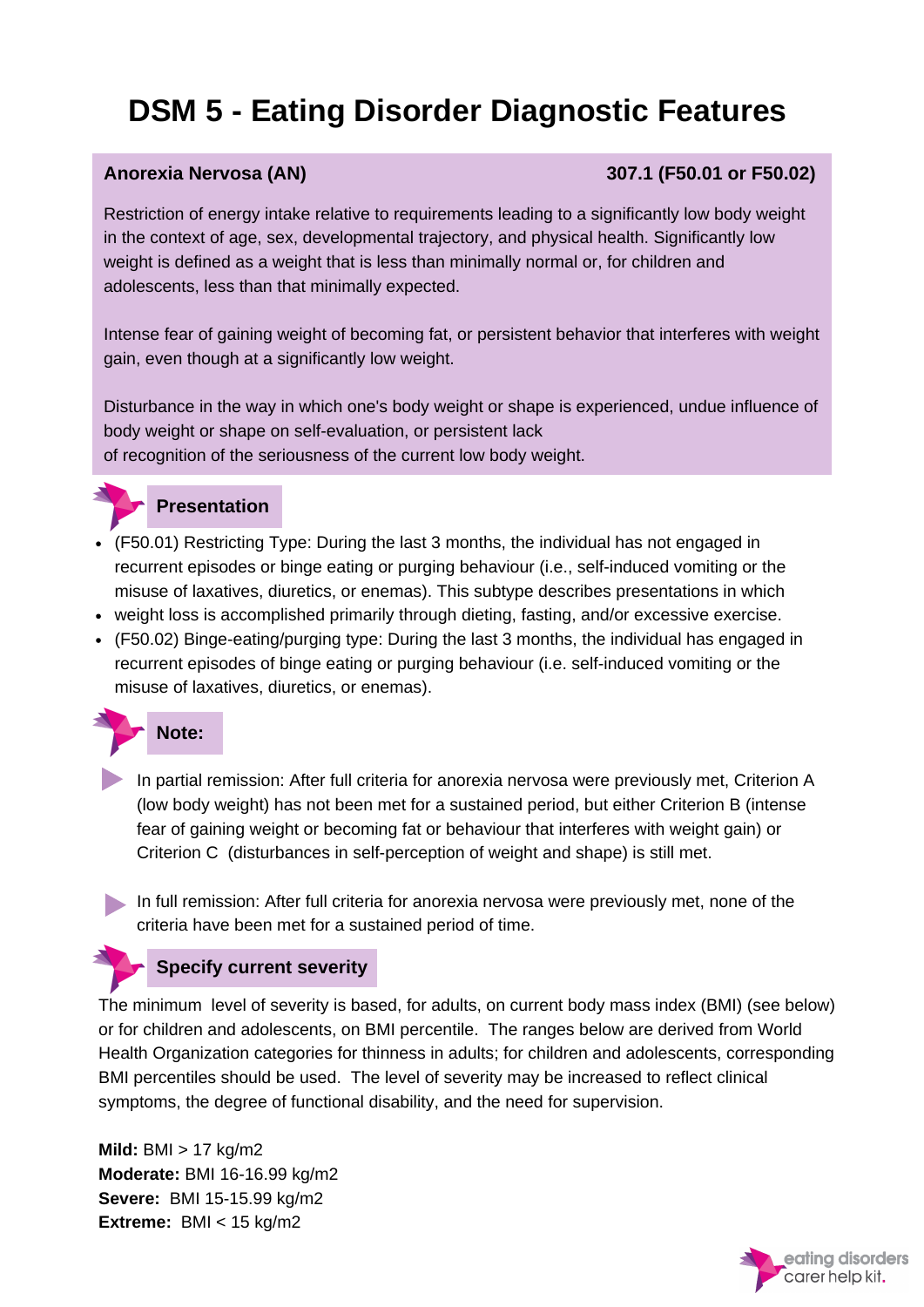## **Bulimia Nervosa (BN) 307.51 (F50.2)**

Recurrent episodes of binge eating. An episode of binge eating is characterized by both of the following:



- Eating in a discrete amount of time (e.g. within any 2-hour period), an amount of food that is definitely larger than what most individuals would eat in a similar period of time under similar circumstances.
- A sense of lack of control over eating during the episode (e.g. a feeling that one cannot stop eating or control what or how much one is eating).
- Recurrent inappropriate compensatory behaviors in order to prevent weight gain, such as selfinduced vomiting; misuse of laxatives, diuretics, or other medications; fasting; or excessive exercise.
- The binge eating and inappropriate compensatory behaviors both occur, on average, at least once a week for three months.
- Self-evaluation is unduly influenced by body shape and weight.
- The disturbance does not occur exclusively during episodes of anorexia nervosa.



In partial remission: After full criteria for bulimia nervosa were previously met, some, but not all of the criteria have been met for a sustained period of time.

In full remission: After full criteria for bulimia nervosa were previously met, none of the criteria have been met for a sustained period of time.



The minimum level of severity is based on the frequency of inappropriate compensatory behaviors (see below). The level of severity may be increased to reflect other symptoms and the degree of functional disability.

**Mild**: An average of 1-3 episodes of inappropriate compensatory behaviors per week. **Moderate**: An average of 4-7 episodes of inappropriate compensatory behaviors per week. **Severe**: An average of 8-13 episodes of inappropriate compensatory behaviors per week. **Extreme**: An average of 14 or more episodes of inappropriate compensatory behaviors per week.

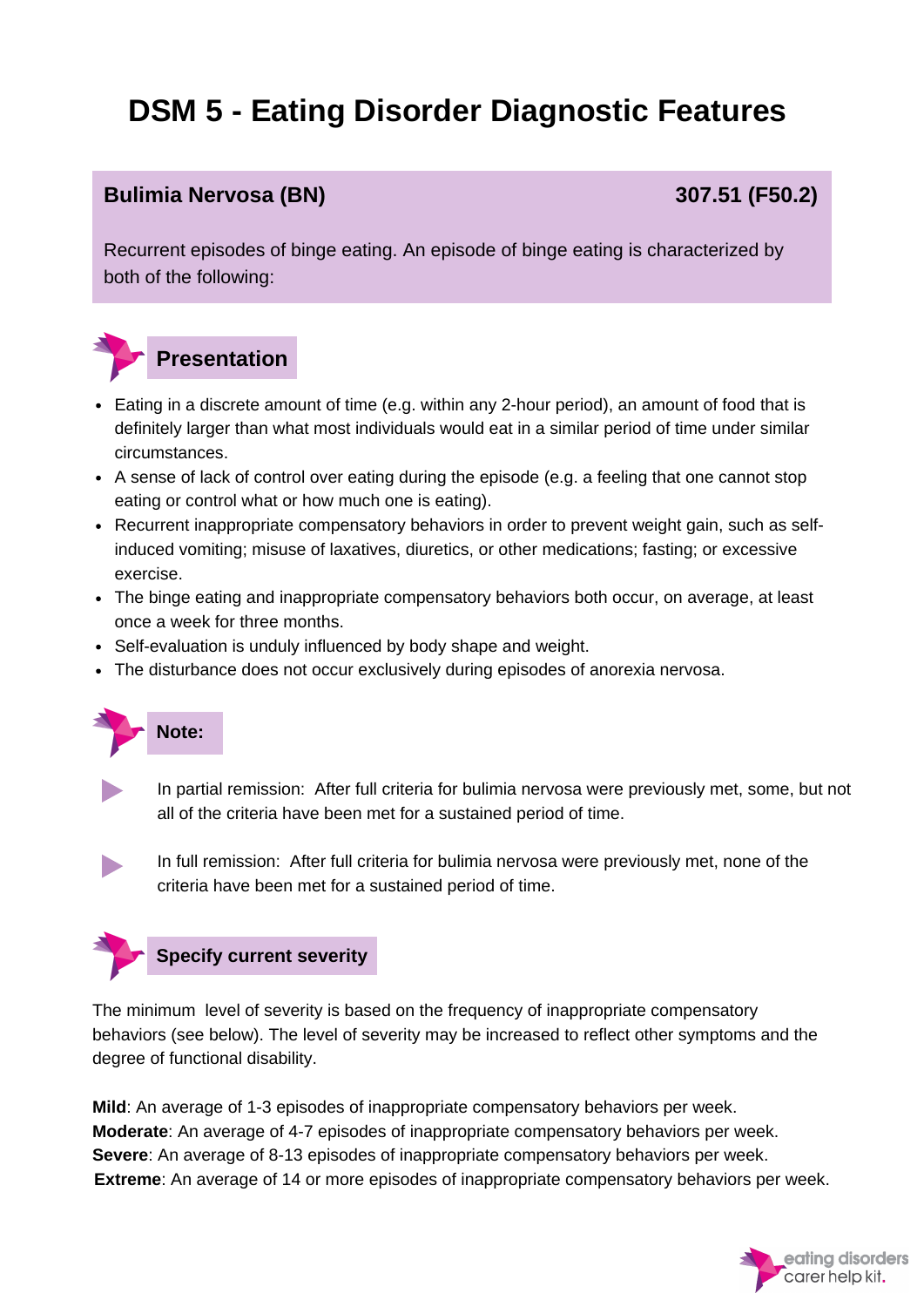# **Binge Eating Disorder (BED) 307.51(F50.8)**

Recurrent episodes of binge eating. An episode of binge eating is characterized by both of the following:



- Eating, in a discrete period of time (e.g., within any 2-hour period), an amount of food that is definitely larger than what most people would eat in a similar period of time under similar circumstances.
- A sense of lack of control over eating during the episode (e.g., a feeling that one cannot stop eating or control what and how much one is eating).
- The binge-eating episodes are associated with three (or more) of the following:
- Marked distress regarding binge eating is present.
- The binge eating occurs, on average, at least once a week for 3 months.
- The binge eating is not associated with the recurrent use of inappropriate compensatory behaviour as in bulimia nervosa and does not occur exclusively during the course of bulimia nervosa or anorexia nervosa.



In partial remission: After full criteria for binge-eating disorder were previously met, binge eating

occurs at an average frequency of less than one episode per week for a sustained period of time.

In full remission: After full criteria for binge-disorder were previously met, none of the criteria have been met for a sustained period of time.



The minimum level of severity is based on the frequency of episodes of binge eating (see below). The level of severity may be increased to reflect other symptoms and the degree of functional disability.

**Mild**: 1-3 binge-eating episodes per week. **Moderate**: 4-7 binge-eating episodes per week. **Severe**: 8-13 binge eating episodes per week. **Extreme**: 14 or more binge-eating episodes per week.

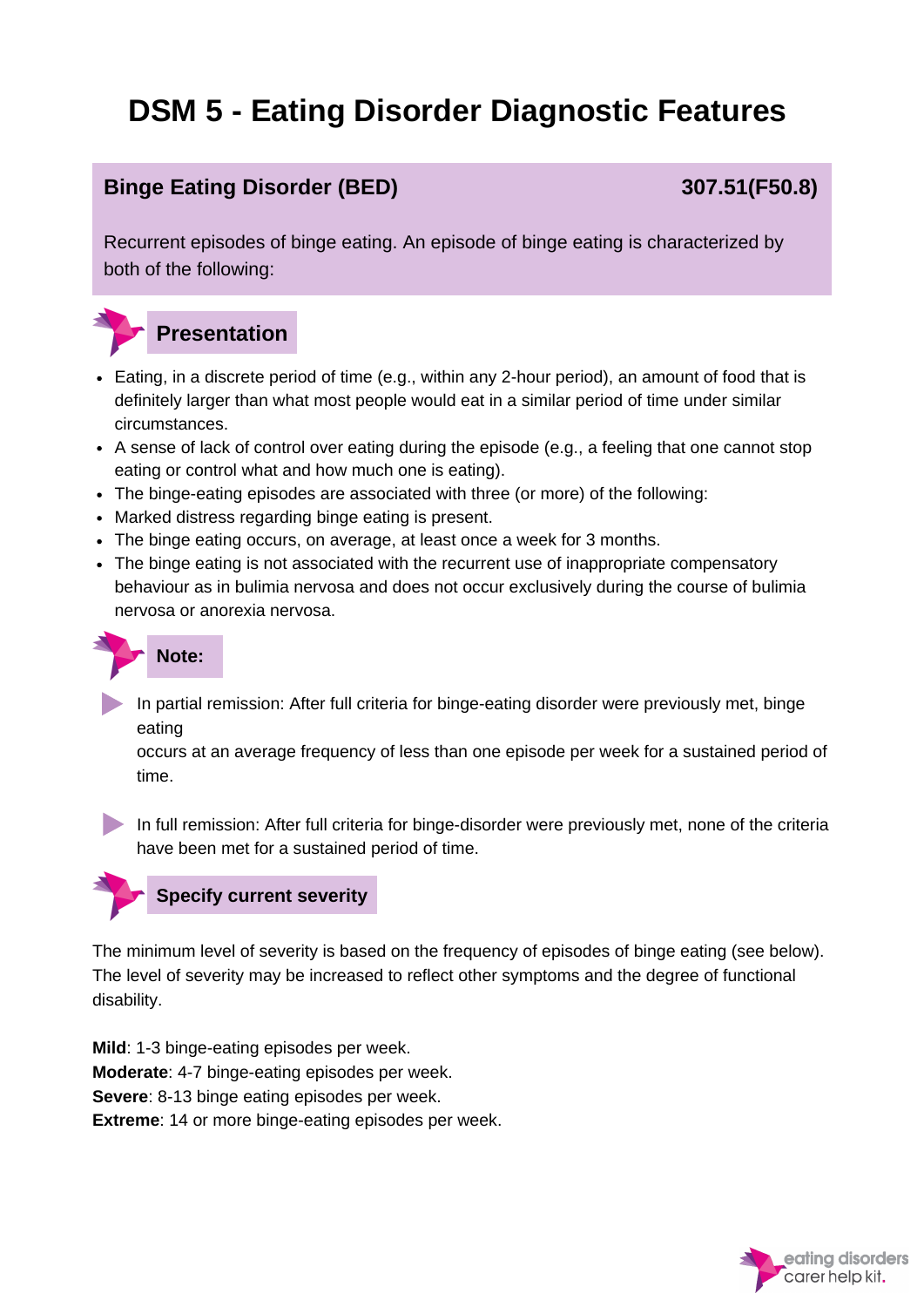# **Avoidant/ Restrictive Food Intake Disorder (ARFID) 307.59 (F50.8)**

An eating or feeding disturbance (e.g., apparent lack of interest in eating or food; avoidance based on the sensory characteristics of food; concern about aversive consequences of eating) as manifested by persistent failure to meet appropriate nutritional and/or energy needs associated with one (or more) of the following:



## **Presentation**

- Significant weight loss (or failure to achieve expected weight gain or faltering growth in children).
- Significant nutritional deficiency.
- Dependence on enteral feeding or oral nutritional supplements.
- Marked interference with psycho-social functioning.

# **Note:**

- The disturbance is not better explained by lack of available food or by an associated culturally sanctioned practice.
- The eating disturbance does not occur exclusively during the course of anorexia nervosa or bulimia nervosa, and there is no evidence of a disturbance in the way in which one's body weight or shape is experienced.
- The eating disturbance is not attributable to a concurrent medical condition or not better explained by another mental disorder. When the eating disturbance occurs in the context of another condition or disorder, the severity of the eating disturbance exceeds that routinely associated with the condition or disorder and warrants additional clinical attention.

## **Specify current severity**

**In remission**: After full criteria for avoidant/ restrictive food intake disorder were previously met, the criteria have not been met for a sustained period of time.